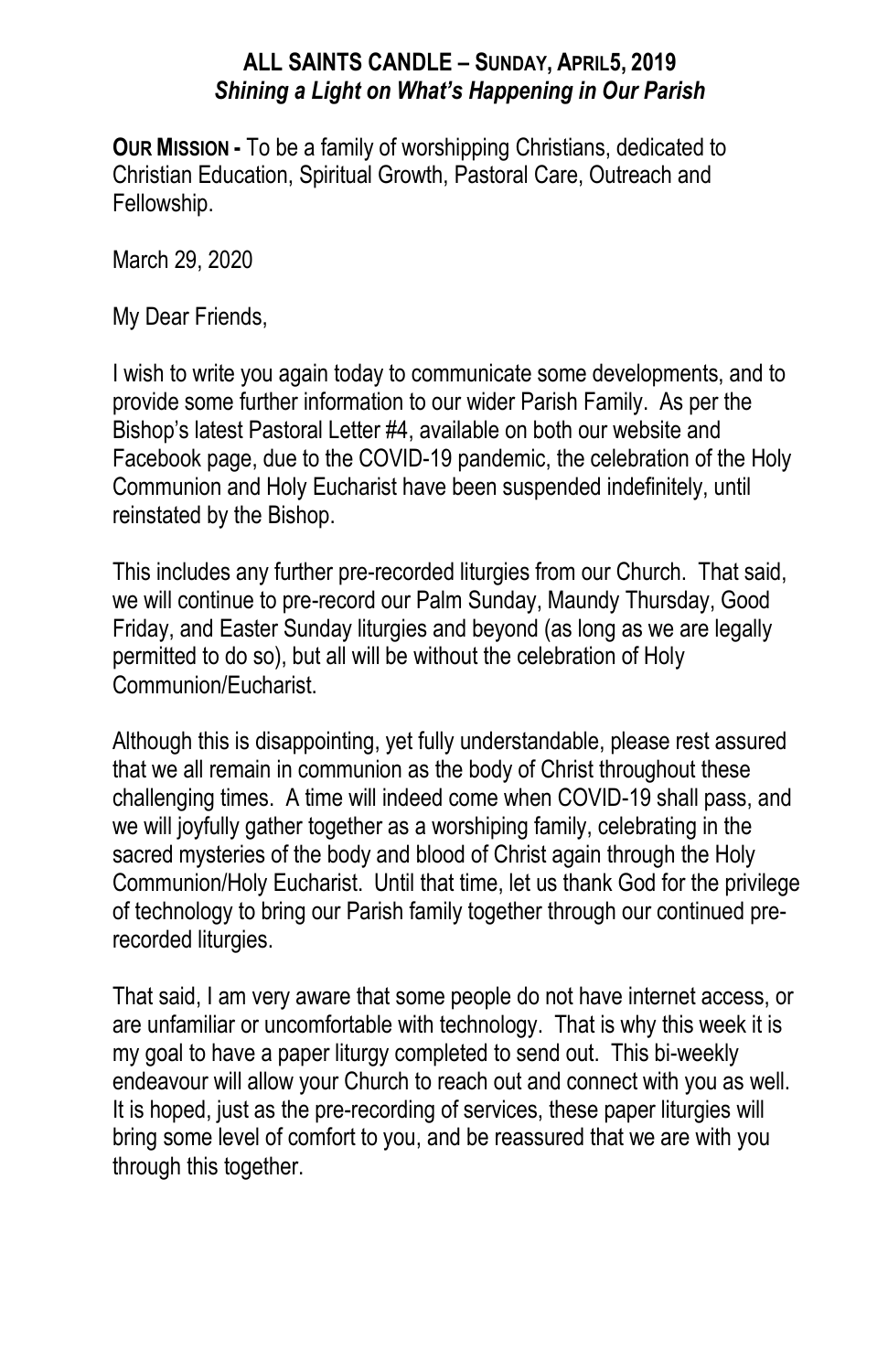I want to assure our Parish family as well that proactive and regular communication between the Clergy, Parish Wardens and Vestry have been, and will continue to be a priority. As Rector, I communicate daily with Rev Sam, and the wardens and I are in constant communication. Likewise, I have sent Vestry several updates, and we are now having "virtual" meetings on a weekly basis. All of this as we endeavor together, by God's grace, to get through this, and indeed by God's grace we will.

I also wish to thank those who have been dropping their envelopes in the secure drop-slot (to the left of our main door), or who have now signed up for eGivings, or those who are regular eGivers - Thank You.

In closing, I wish to commend all our Parish staff for their unwavering commitment in these unprecedented times. Remember my friends, we are here for you, and you are and will always be our number one priority. Until we talk again, God Bless and stay safe!

With my love and every blessing,

Wayne+

**EASTER MEMORIALS -** We are now accepting memorials for our Easter booklet If you wish to have a memorial inserted, please get it to our office as soon as possible. This booklet can be viewed on our website @allsaintsparish.ca. under The Candle link. Your donation can be dropped in our drop-box located left of the parish hall main door or by eTransfer sent to donations@allsaintsparish.ca.

**AGM -** has been postponed until further

**VBS** - We have made plans for this year's VBS, June 29th to July 4th, but due to the Covid19 it is put on hold until further notice. Our theme this year is "Rocky Railroad".

**YOUTH MINISTRY -** Will resume after Covid - 19 has ended.

**All Saints Tea Room Community Luncheon** - is cancelled until further notice.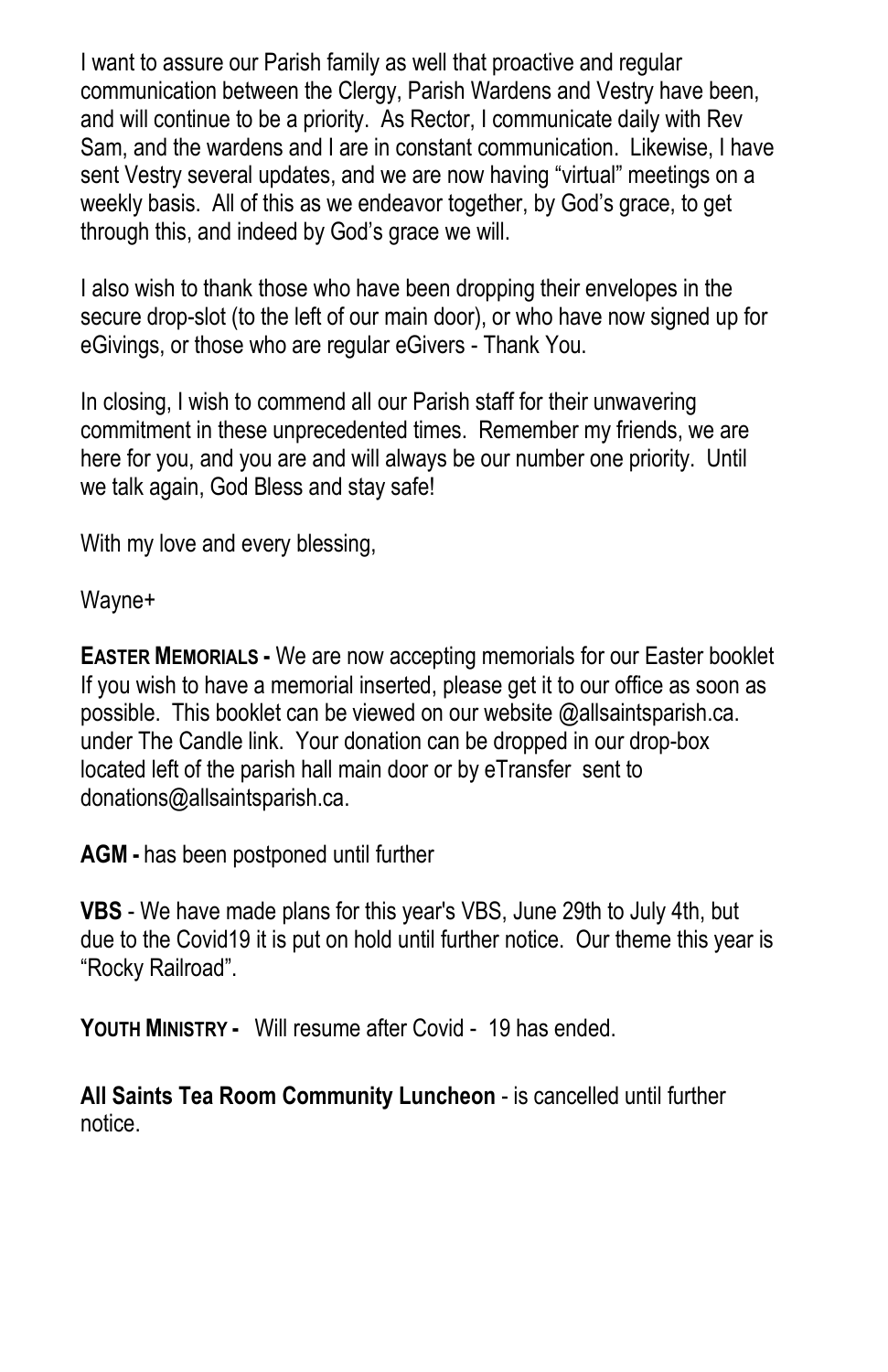## **MEMORIAM- GENERAL FUND**

- In loving memory of **Edward Newell** (remembering his death March 27, 1971) by: Granddaughter Betty
- In loving memory of **Noah & Mary Porter**(remembering their wedding anniversary April11<sup>th</sup>) by Christina & Sam+



We miss you!